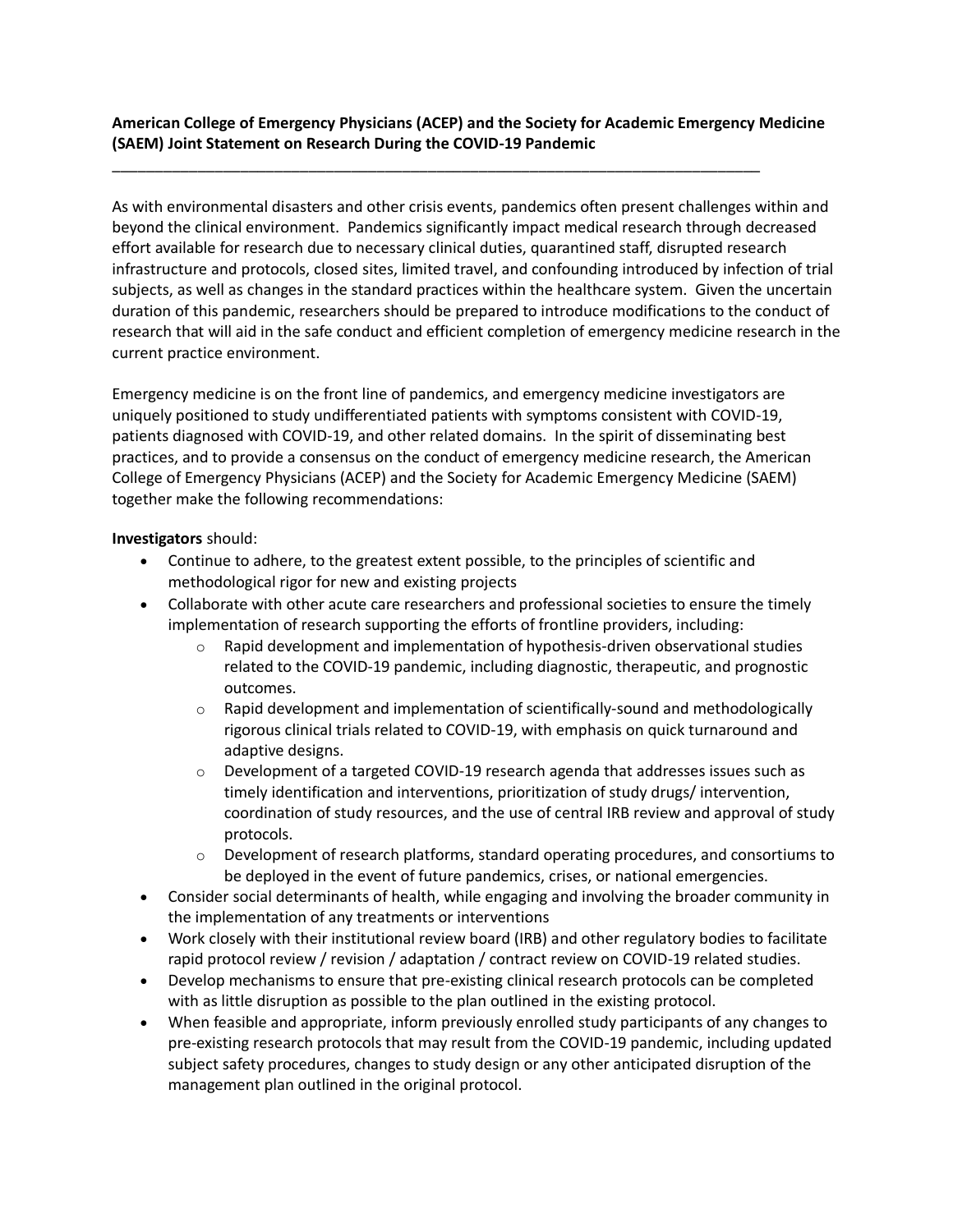- Consider use of Exception For Informed Consent (EFIC) and Waiver of Informed Consent (WIC) techniques where applicable to facilitate time-sensitive, potentially life-saving treatment; or when legally authorized representatives for critically ill patients are unable to provide consent or cannot be contacted in time due to infection control policy in place.
- Reduce potential infectious exposure for study team members and conserve personal protective equipment (PPE) by utilizing electronic, video or telephonic consenting / interviewing / monitoring techniques, minimizing in-person interactions between subjects and study team members, utilizing minimal specimen procurement and drug administration strategies and utilizing electronic and telehealth for follow-up monitoring.
- Current animal-based research not associated with the COVID-19 outbreak should be managed responsibly and humanely. As feasible, research should continue with appropriate social distancing in the laboratory setting as well as limiting workers to essential functions/experiments.

## **Departmental Research Administration** should:

- When feasible and appropriate, support junior and early career researchers by creating alternative opportunities to large scale funded clinical trials (e.g., observation cohort studies, retrospective studies on collected data, open sharing of de-identified patient-level data, small pragmatic trials, involvement in data analysis and manuscript preparations, teaching and disseminating knowledge online).
- Provide resources and equipment for remote work to research staff if applicable.
- Develop strategies to keep research staff employed by either performing research activities (e.g., supporting COVID-19 research, working on existing research projects remotely), or being redeployed to clinical or clinical support roles.
- Facilitate interdisciplinary and interprofessional research opportunities that incorporate all aspects of emergency care (e.g., pre-hospital, emergency department, telehealth).

**Grantors** of research funding should:

- Consider deadline extension for grant applications, or provide assistance in obtaining no-cost extensions, in line with NIH practice.
- Support junior and early-career emergency medicine researchers by providing funding opportunities for funding of observational cohort studies, retrospective studies on collected data, small pragmatic trials, and other alternatives to large-scale prospective clinical trials.
- Centrally coordinates between sites and networks to capitalize on research efforts.

## **Institutional Offices** supporting research should:

- Develop standing contingency plans that can be activated in times of pandemics, national emergencies, or other crisis events (e.g., remote functioning of the IRB, access and pathways to data, follow-up plan for previously enrolled patients, methods to safeguard subject privacy/ confidentiality during remote operations, structured plan for halting and re-starting recruitment).
- Develop financial continuity plans for emergencies that enable investigators to maintain external funding support for work performed remotely or otherwise modified to be performed under changing clinical conditions.
- Work to expedite review and approval of research proposals relating to COVID-19, understanding the fast-moving pace of this pandemic.